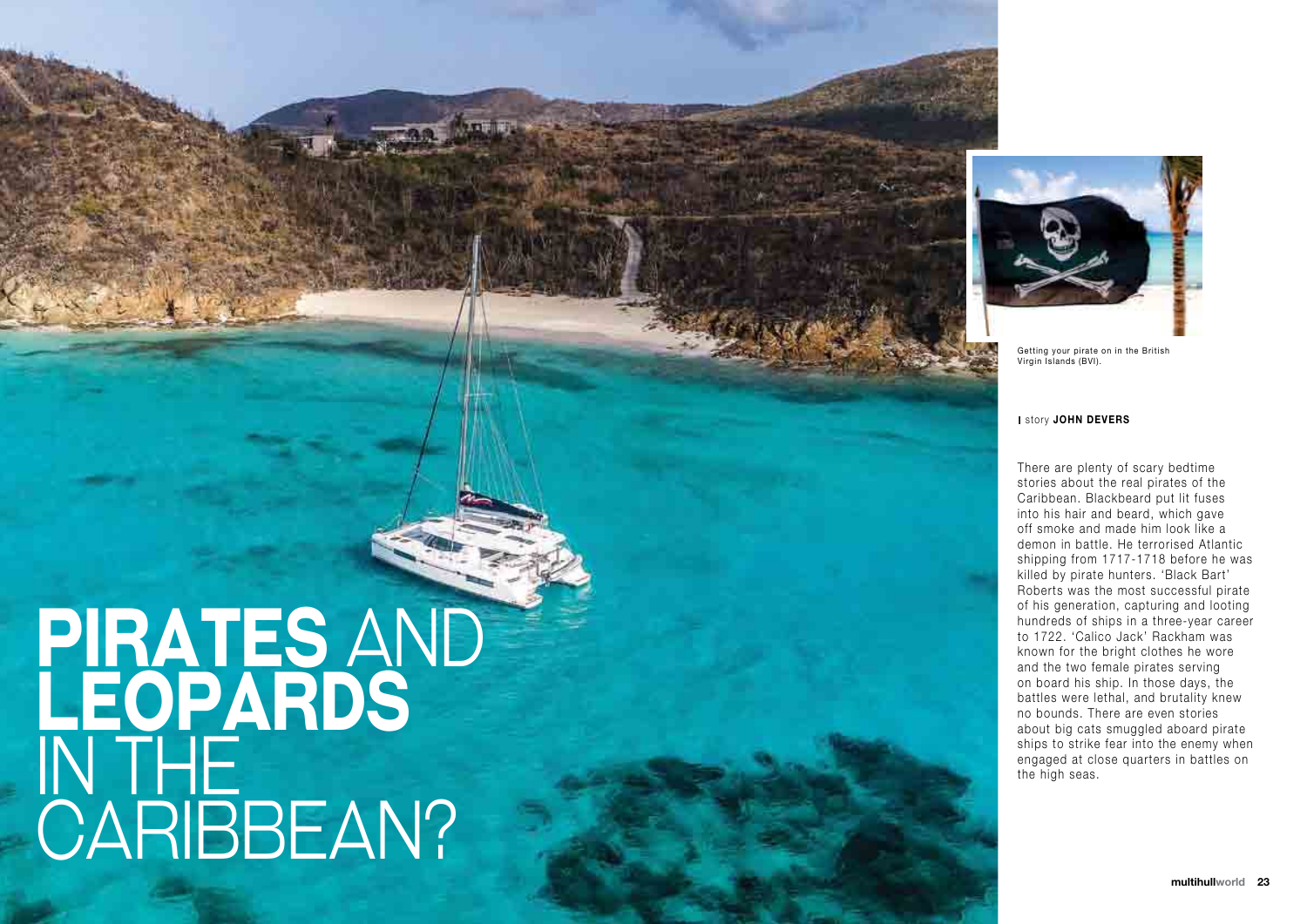ast forward three centuries and any big cat<br>sightings in the Caribbean are more likely to be<br>from the Leopard family and the stories about life<br>at sea in that part of the world are thoroughly modern. ast forward three centuries and any big cat **Solut in the Caribbean are more likely to be** from the Leopard family and the stories about life They are about lifestyle, adventure and new possibilities as we prepare to usher in the third decade of the 21st Century.

settings, especially with private owners. Hence past reviews and cruising experiences have been framed within the Australian context.

Over the past seven years, I've reviewed many models across the Leopard range and talked to many proud owners about the features and benefits they love, as well as their plans for cruising in Australian waters. While big numbers of these proven cruising vessels have been delivered into the Mediterranean and Caribbean charter markets since the early 2,000's, Australia's love affair with the Leopard brand has gained its growing momentum mostly in the last 10 years. Leopards across both the sail and power cat range have become immensely popular because of their design and performance credentials in our warm climate

If private ownership is your thing, what if you were to take delivery of your new Leopard in the British Virgin Islands in the heart of the Caribbean with the benefit of a lower purchase price without the 5% duty and 10% GST? Then spend a year or two ... or more, soaking up the culture and history of this extraordinary part of the world. Set off for unlimited trade wind sailing

But hey, on this magnificent round planet of ours, some smart thinking outside the square box can so easily set up new sailing adventures that are exotic, exciting, safe and even financially sensible. What if cruising possibilities ticked boxes you didn't think were within reach? Well, clip on your safety harness, settle in with a black rum pineapple cocktail while I whet your cruising appetite and bust a few myths in the process.

What about the hurricane? Just over 18 months after Hurricane Irma hit the British Virgin Islands, this 'jewel in the Caribbean' has well and truly bounced back to its former glory. It has not only bounced back better, stronger and greener, but many of the most-loved local establishments have reopened to delight seasoned sailors with their mouth-watering cuisine and famous Caribbean hospitality. Its pristine white sands, turquoise waters and snorkelling spots are as spectacular as ever.

on the beam up and down the countless windward and leeward islands. Tap into the excellent marine infrastructure, including all the trades and services on hand. Discover how easy everything is with mostly day sails from the British Virgin Islands all the way to the Grenadines.

If it's charter ownership that interests you, how does this sound? Moorings/Sunsail offer guaranteed returns of 9% per annum on the purchase price and up to 12 weeks access across their vast network of charter bases. There are a host of owner privileges available including upgrades, family and guest benefits and the ability to redeem points across brands, vessel types, flotillas and sailing schools.

Whatever form of ownership you decide on, to make your way between sun-kissed atolls and put your toes into an impossibly blue sea, the first rule is to relax. For those looking for a true slice of adventure, or for those with a yearning to explore unique cultures, or simply those on a quest for the world's finest rum cocktails, the Caribbean is a sailing mecca, and there's no better way to truly see it than by boat!

Lose yourself in the laid-back local vibe as you cruise from island to island. Choose between easy sailing over short distances or longer open-water passages for more of a challenge. Stop off for lunch and a swim, dive, paddleboard or kayak. Dip your toes off the stern into soothing cobalt water as you make your way along the archipelago. After sailing, moor up and toast to a superb day in paradise with a cool, well-earned beer or cocktail. Sheer bliss.

Isn't it expensive? The cost of living shouldn't be a challenge if you're smart about it. Take the British Virgin Islands for example; unless you plan to visit an all-inclusive yacht club or resort, you can rub shoulders with the locals at the rustic dinner shacks and bars you'll find nestled among many of the bays.

Most Caribbean moorings tend to take the shape of well-maintained buoys, much easier than classic Medstyle stern-to mooring, and they cost around \$US30 a night pretty much everywhere you go. The fee is





British Virgin Islands (BVI) Leopard 50. Anegada – Cow wreck beach bar. British Virgin Islands (BVI) Leopard 50.

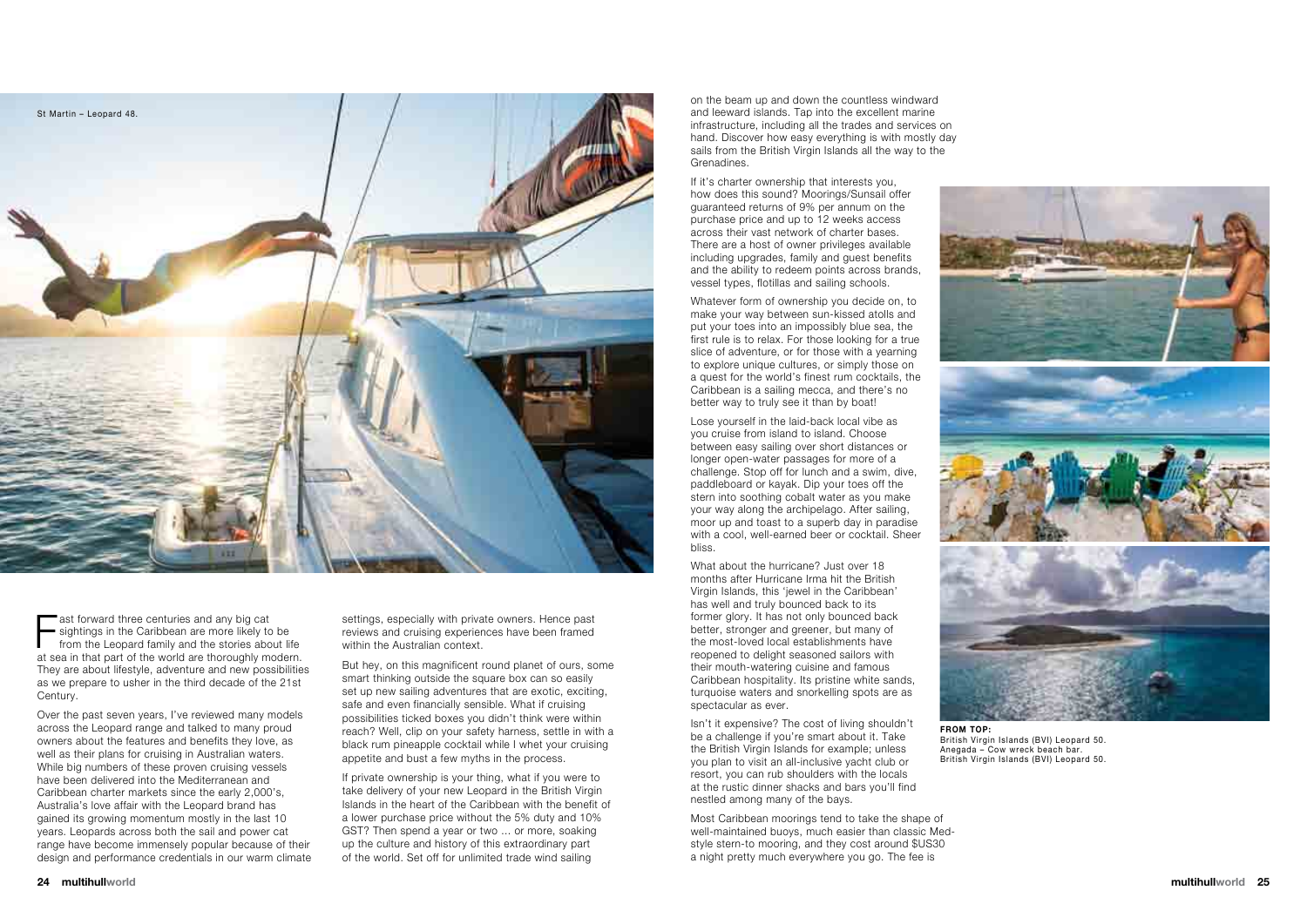normally collected each evening by the local bar or restaurant by dinghy as the sun goes down, and they'll offer a little casual chit chat and let you know about their catch of the day, should you want to eat ashore.

#### **When to go?**

Despite preconceptions, the Caribbean is an amazing year-round destination, able to offer some of the world's best weather any month of the year. Yes, it's worth remembering the old rhyme about rain; 'June too soon, July stand by, August it must, September remember, October all over.' Though this is hardly scientific, it gives you an indication of when the rain is around. The rest of the year sees largely dry, warm-tohot weather, with the odd tropical depression coming

in short and sharp, and over before you know it. Winds and sea states can get a little livelier around Christmas and New Year, which is actually the peak time for visiting, particularly in the yachting community.

#### **Where to go?**

With more than 700 different Caribbean islands, islets, caves and reefs in the Caribbean, you're literally spoiled for choice. If you're wanting that castaway secluded experience, you're in luck as only 2% of its islands are inhabited, allowing for unique areas teeming with exotic marine and land wildlife to thrive! Here are just nine possibilities:

> Cooper Island. This eco-conscious little gem is home to a protected anchorage, superb snorkelling spots, a solarpowered microbrewery and the largest rum bar in the British Virgin Islands. There are only five privately owned properties on the island, plus a friendly Eco-resort. Supporting sustainable tourism, Cooper Island offers more than 230 worldwide rums, water sports activities and mouth-watering dishes such as lobster bisque seafood stew.

Norman Island, British Virgin Islands. At the southern tip of the British Islands archipelago you will find Norman



Take your time to enjoy panoramic views from Spy Glass Hill, a known pirate vantage point, or sail towards Dead Man's Bay to sing the infamous tune 'yo ho ho and a bottle of rum' like Blackbeard's marooned crew. Rumours of more pirate gold on the island, fantastic snorkelling spots and turquoise waters, are just a couple of reasons that make this island a must see.

Discover the island's popular diving sites such as The Caves and Indians where you'll find warm waters teeming with blue tangs, parrotfish and sergeant majors. Make sure to anchor up in The Bight, one of BVI's safest and most picturesque anchorages and home to one of the island's most loved bars, The Pirates Bight Bar and Restaurant. Spend the afternoon relaxing on the island's soft sands overlooking the restaurant and tuck into conch fritters or spiced mahi-mahi, for an unforgettable Caribbean culinary experience.

Jost Van Dyke. Resting in the northern part of the BVI's archipelago, Jost Van Dkye was named after the Dutch privateer and rumoured pirate. Building forts on Jost Van Dyke, Tortola and Virgin Gorda, he worked on behalf of the Dutch West India Company before the Spanish invaded in 1680.

Despite its storied past, Jost remains an unspoilt oasis dotted with sugar mill ruins, natural sea-formed Jacuzzis and spectacular views for dolphin and whale watching. One of the most popular hangouts in the Caribbean is the Soggy Dollar Bar, home of the notorious painkiller cocktail. You can't head to the British Virgin Islands without dropping anchor for this coconut cream and distilled rum infusion, coated with freshly grated nutmeg.

**top:** Moorings Tortola base in British Virgin Islands (BVI).

**above l-r:**  St Lucia's famous waterfalls. British Virgin Islands (BVI) Leopard 50. Leave nothing but footprints in Exumas.



**above:** British Virgin Islands (BVI) A flotilla sunset.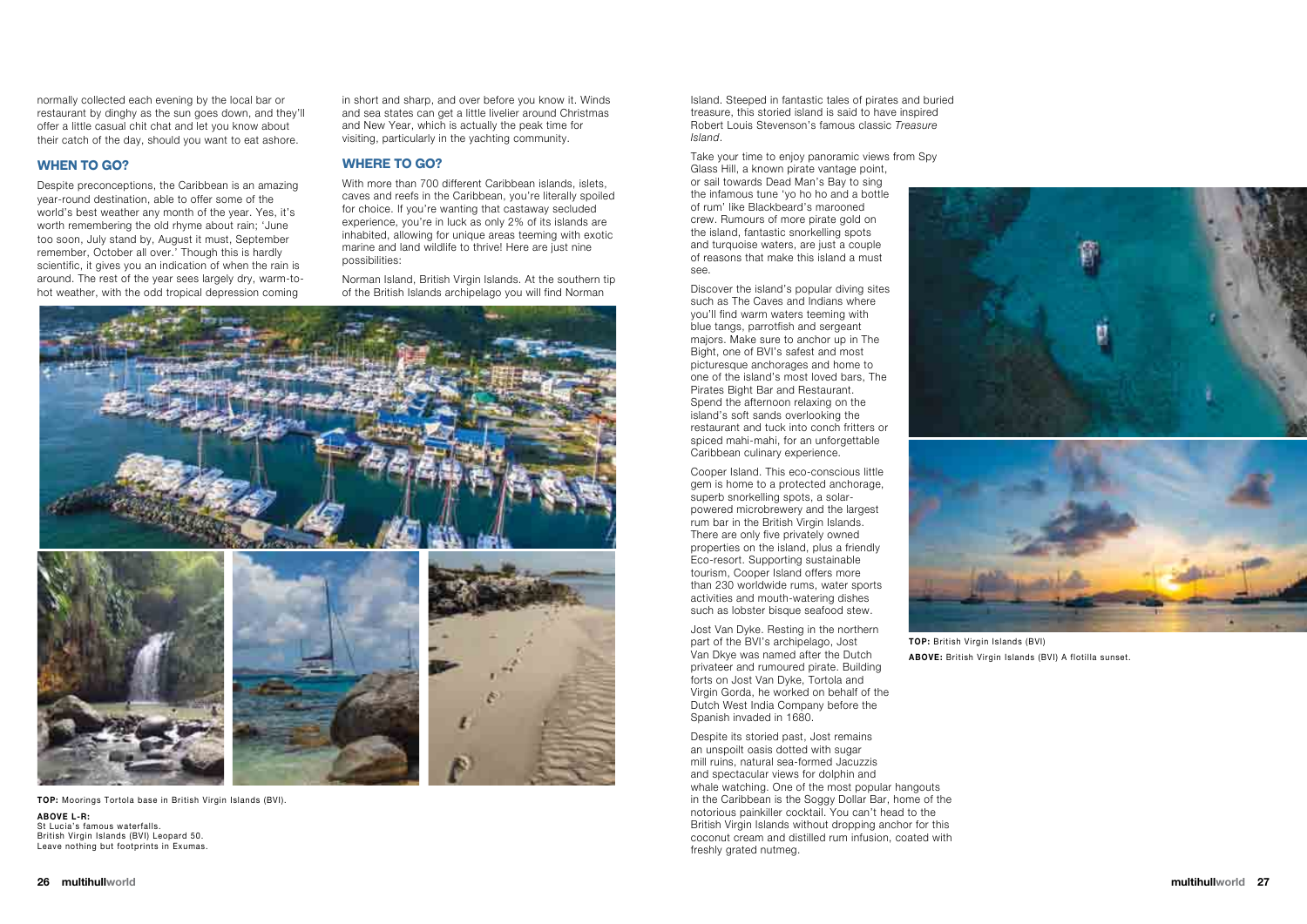Anegada, British Virgin Islands. Around 11nm north of Virgin Gorda, is the unique island of Anegada formed from coral and limestone rather than volcanic rock. The famous Horseshoe Reef around Anegada is 29km long, making it the largest barrier reef in the Caribbean and the fourth largest in the world. Being the only allcoral atoll in the Caribbean, floating a mere 28ft above sea level, the BVI government closed anchoring in the Horseshoe reef in an attempt to preserve the coral. With other mooring spots scattered around the island, head to Anegada for their famous lobsters and to catch a glimpse of flamingos in their natural habitat. You won't want to miss the annual culinary extravaganza that is the Anegada's Lobster Festival held each year in November.

Salt Island, British Virgin Islands. Around three nautical miles south of Tortola, the aptly named Salt Island provided passing travellers and other islanders with salt for centuries. Being a valuable commodity for preserving meat and flavouring food, it became customary for the Governor of the Virgin Islands to send one pound of salt to the monarch on the Queen's birthday, a tradition that was recently renewed in 2015.

Saint Martin (St Maarten). Situated northeast of the Caribbean Sea, St Maarten holds the title of the world's smallest inhabited island divided between two countries, with a total surface area of just 34sqkm. However, this isn't the only interesting fact about St Maarten. Discovered by Christopher Columbus on his second voyage to the West Indies in 1493, he named the island 'Isla de San Martin', and it has since had its fair share of smoky gun battles. With Spanish, French and Dutch all wanting to assert their claim over St Maarten, the Island is now split between the French and Dutch, after changing hands between the two nations 16 times.

> Pig Roast Party at Nipper's. It's one of the most sought-after weekly events in the Abacos. Drop anchor





St Lucia. Just south of Martinique, in the eastern Caribbean Sea, St Lucia is said to have the world's only drive-in volcano. With sulphur springs that erupted through a weak spot in a collapsed crater over 400,000 years ago, visitors can now enjoy a volcano mud bath in the sulphur springs of La Soufriere. Highly recommended is an afternoon taking in this rumoured nutrient-rich bath that is said to rejuvenate your skin and muscles. Afterwards, unwind in the warm waterfalls nearby while soaking in the beautiful scenery.

> Moliniere Bay, Grenada. Located off the west coast of Grenada, this bay is home to the world's first underwater sculpture gallery. With over 60 stone installations created by British sculptor Jason deCaires Taylor, you'd be surprised to discover that some weigh as much as 15 tons. One of the most famous Moliniere underwater pieces, Vicissitudes, shows children holding hands and standing in a ring, which Taylor suggests signifies the adaptability of children in any environment. Do not miss the chance to dive or snorkel around these amazing ecological structures that are half sculpted by man and half created by the ocean.

**Full Moon Party at Cracker P's.** If you're fortunate enough to find yourself in the Abacos during a full moon, a visit to Cracker P's is a must. Complete with a delicious buffet, breathtaking deck views, dancing, and a beach bonfire, the good times never seem to end. You can join in the fun and maybe even make some new friends by playing volleyball, bocce ball, croquet, and horseshoes. There is also a nature trail on site for those that wish to explore more of the lush tropical scenery at the 7.5-acre estate.

**Meet the Swimming Pigs.** Animal lovers and those with an adventurous side will adore the wild swine encounter with the world-famous swimming pigs at No Name Cay. Due to their immense popularity with travellers, the pigs that live on this uninhabited little island are used to human interaction and are not shy about how much they enjoy being fed. If you choose to feed them, do so with caution and be sure to give them non-processed food items like fruit and vegetables. It's entirely up to you how up-close you get. Just don't forget to capture this Instagram-worthy moment on camera before saying goodbye to your new four-legged friends.

**Climb the Lighthouse.** An Abacos stopover is simply not complete without a visit to Elbow Cay's Hope Town. Climb 101-steps to the top of the candy-stripe



**top:** From the dock in St. Maarten (St Martin). **above left:** Snorkelling the aqua waters of the BVI's. **ABOVE RIGHT:** Explore by Scooter in St Martin.

**LEFT:** Beachside in British Virgin Islands (BVI).

Antigua. If you're able to pull yourself away from the candy-coloured villages and bustling capital of St John's, you're spoiled for choice when it comes to Antigua's white sands. With 365 beaches on Antigua, you could literally visit a different location every day of the year, making it the ideal year-round destination. And while you're there, don't forget to try Antigua's official fruit, the black pineapple. Grown only in Antigua, the sweet fruit is so delicate that it's rarely transported off the island. If heading to Antigua, you must time your visit to coincide with the iconic Antigua Classic Yacht Regatta. Held each year in April to honour age and beauty on the water, it is a standout event on the global yachting calendar.

**LEFT:** With over 700 islands in the Bahamas and Caribbean Sea you're literally spoiled for choice,Leopard 40, 45 and Leopard 43PC.

### **But Wait, there's more ...**

And if these nine destinations don't fill your headsail and raise the salt levels in your sailor's blood, how about the less travelled Abaco islands, to the north of the mainland Bahamas and not far off the east coast of Florida? Here are the top things to do there that make this destination one that beckons like a mermaid.

at Settlement Harbour or Fisher's Bay and stroll over to the iconic Nipper's Beach Bar & Grill on the north side of Great Guana Cay. From bright multi-coloured bar stools to a mouth-watering barbecue buffet and strong exotic cocktails to stunning beach views, you just can't beat these legendary Sunday Pig Roast parties. Take a dip in the pool, jam out to live music and cut loose, Bahamian style.

**Green turtle Cay.** For a genuine Bahamian experience, visit Green Turtle Cay, known for its shops, restaurants, historical sites, colourful buildings, and distinctive white picket fences. Strolling the lovely streets of New Plymouth will take you on a delightful journey back in time to when British colonists first established the Loyalist settlement. There is plenty to see and explore throughout Green Turtle Cay, making it an idyllic location for visitors. Modern day charm is married with remnants of fascinating stories from the past.